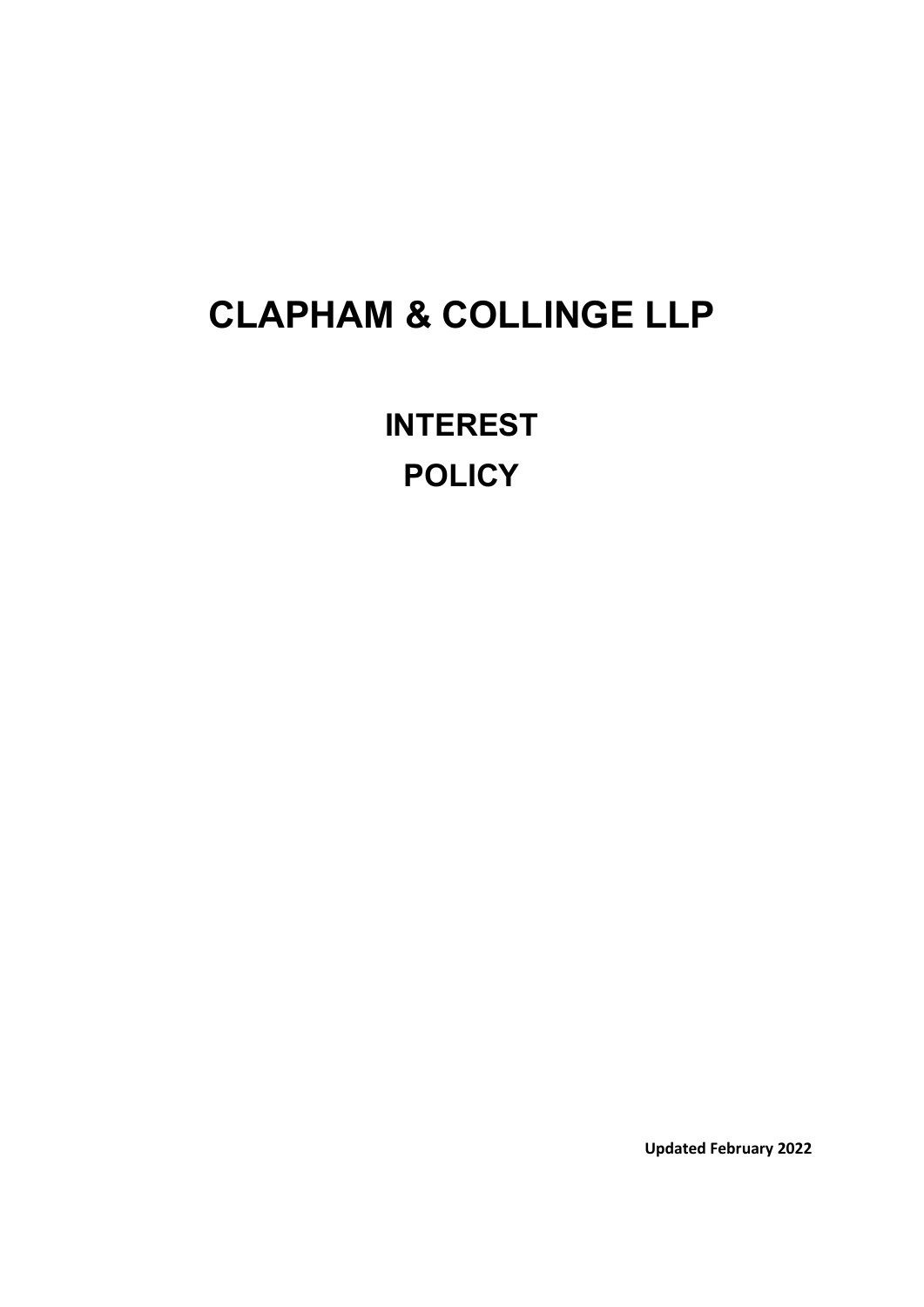## **1. INTEREST POLICY**

- a. The purpose of this document is to set out the Clapham & Collinge LLP (C&C) policy regarding interest in relation to money held on behalf of clients as set out in rule 7 of the SRA Accounts Rules, set out below:
	- *i. 7.1 you account to clients or third parties for a fair sum of interest on any client money held by on their behalf.*
	- *ii. 7.2 you may by a written agreement come to a different arrangement with the client or the third party for whom the money is held as to the payment of interest, but you must provide sufficient information to enable them to give informed consent.*
- b. The over-riding objective of this policy is to achieve what C&C believes is a fair and reasonable outcome for both the client and C&C.
- c. To facilitate transactions during the conduct of a matter client and designated deposit funds are held in instant access client bank accounts with Bank of Scotland and such banks as C&C may utilise for business.
- d. Where specifically instructed by the Client funds can be held in a designated deposit account. The interest rate on designated deposit accounts will be that earned on a designated client account with the Bank of Scotland, interest earned on designated deposit accounts is for the benefit of the client.
- e. Interest on designated deposit accounts is calculated calendar monthly or when the account is closed.
- f. The rate of interest allowed to clients on money held in the general client account reflects the market rate of interest paid on a Commercial Banking Corporate Call Account offered by the Bank of Scotland over the period when interest is due. We will review this rate quarterly or when there is a change in the Bank of England base rate.
- g. Trust money will be held in either the general client account or a designated deposit account and is subject to the same policy as set out in this document.
- h. Interest on general client money can be calculated at any stage of a transaction.
- i. Interest on money held in general client account will not be applied to specific matters where the sum of interest is less than £30.
- j. C&C reserves the right to charge, at usual fee earner rates, for any reasonable additional time cost or third-party cost that is incurred implementing a client's request in respect of their funds.
- k. C&C receives interest on the aggregate of all cleared client money held in the general client account and, subject to any interest paid to clients, is for the benefit of C&C.
- l. Should any bank in which C&C hold funds fails then, in accordance with Solicitors Regulation Authority guidance, we reserve the right to disclose to the Financial Reporting Standards Council the names and details of clients whose money is held there to facilitate compensation for those clients, up to the applicable limit, currently £85,000 per individual client.